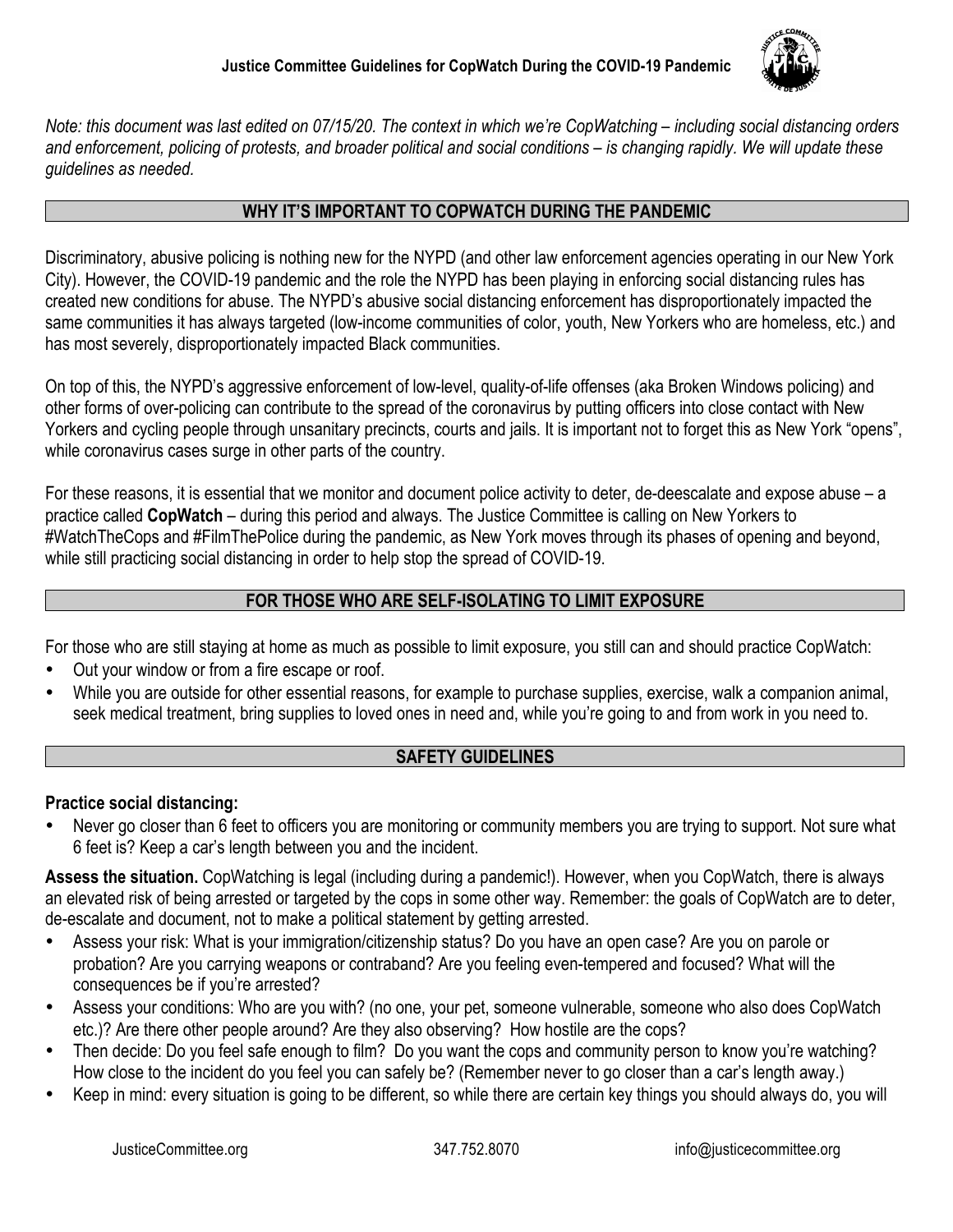

always have to assess and make choices based on conditions.

**Call a friend. Let them know where you are and that you're CopWatching. Text or call them where the incident is over.**  That way, someone will know if you're arrested.

**If the police ask you for your ID**, use your judgment! You are within your right NOT to show ID. Plus showing ID could bring you into closer contact with officers. However, the reality is, cops frequently detain or arrest people who choose to assert this right. Your goal is to not be arrested so you can continue filming the incident. Additionally, if you are taken to a precinct, it will increase your potential exposure to the coronavirus. If asked for ID, try to keep your camera running during your interaction with police. If you decide to show your ID, keep your distance as much as possible (for example, by stretching out your arms.) You can say, "I will give you my ID, but I'd like to keep as much distance between us as possible to protect us both from COVID-19 infection."

If you have disinfecting wipes, wipe down your ID after taking it back. Wash your hands as soon as possible afterwards and don't touch your face before you do.

**When filming in the subway,** keep in mind "ancillary" equipment (additional lights, mics, tripods etc.) is not allowed.

**Debrief if necessary.** It's sometimes even more difficult to observe abuse and harassment on your own, because you can offer the person being targeted less support and you don't have your team to back you up. Call someone a friend or someone from your organization and talk through what you witnessed.

### **GUIDELINES FOR COMMMUNICATING WITH THE POLICE AND THE PEOPLE THEY ARE TARGETING**

#### **Communicating with a Community Member**

**When you approach an incident:** Remain calm. As soon as you approach, check the lapel of the officers or the vehicle they are driving to see what precinct or command they're from. If you feel it will not escalate the situation, explain to the person/people being targeted that you are just watching/documenting to make sure the cops do not violate their rights or become abusive. **Examples:** "I'm just going to stand here from over 6 feet away and watch to make sure the cops don't violate your rights." or "I'm just filming the police to make sure they don't become violent."

*\*\*If the police start talking to you move on to the "If the police approach you" section below.*

**If the police don't approach you and don't seem to mind your presence:** ask the person/people being targeted if they are ok and if they know why they're being stopped. They may answer. They also may not for many reasons: they're afraid, the police immediately tell them to be quiet, they don't understand you etc. Don't take it personally. Don't push, but if it seems appropriate and safe, ask if they need you to call someone for them, get a phone number and make the call.

**If the person/people being targeted asks you to stop filming:** Do your best to continue filming. Reassure them that you're just filming the police to make sure they're ok. Use your judgment! If a community member is experiencing an emotional crisis and/or your presence seems to be making the community member increasingly upset, you may want to stop filming or move farther away from the incident. However never leave the incident.

#### **If the Police Approach You**

You can say: "I'm not obstructing you in any way. I'm only exercising my legal right to observe the police while you are doing your job. I am over 6 feet away. I am practicing social distancing."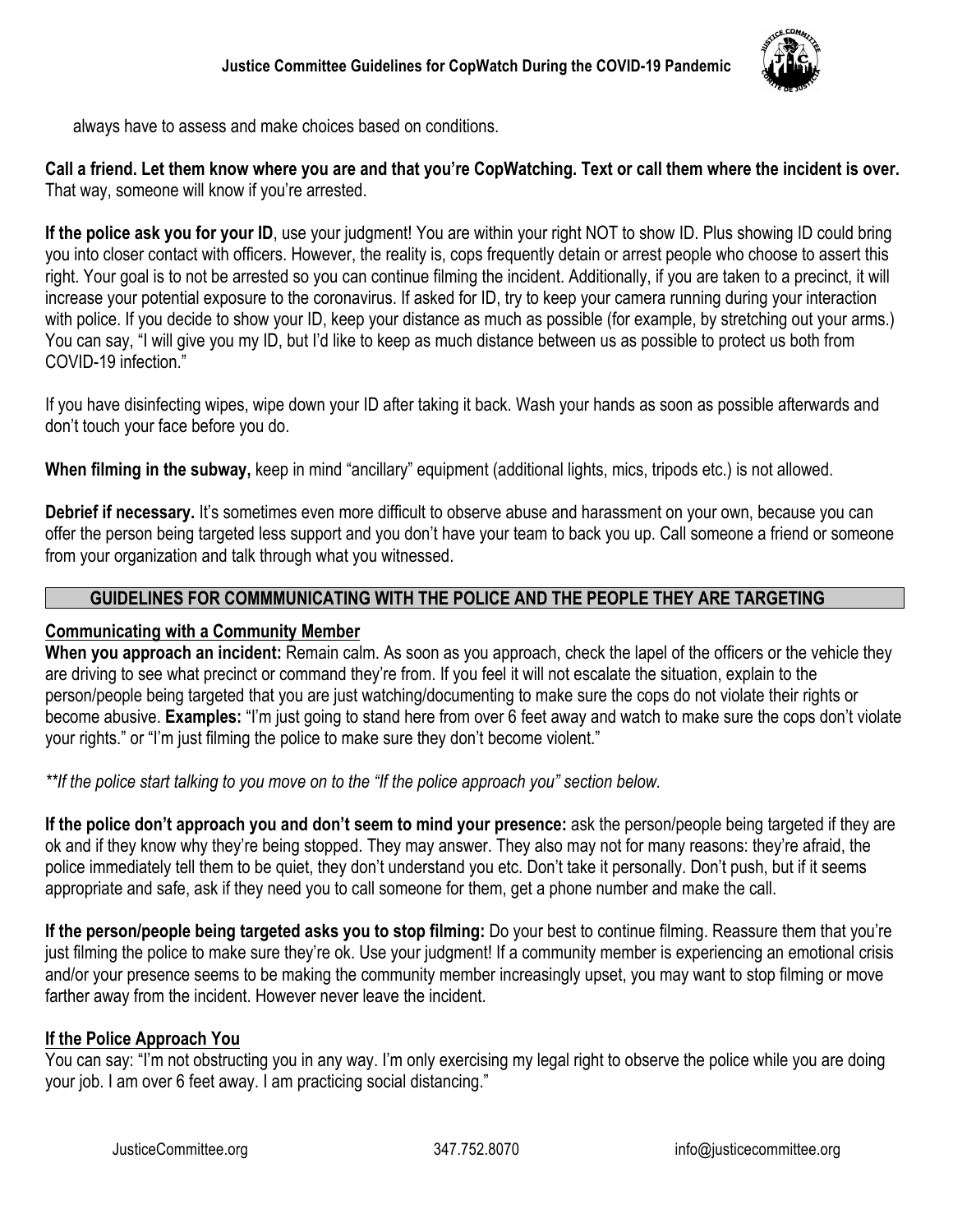

**If the police say you don't have the right to observe and/or film:** Confidently repeat the phrases above. You do have the right! Even if you feel you have to put the camera down, try not to turn it off.

**If the police tell you to get back:** Say you will step back. Take one step back. While stepping back say, "I'm cooperating. I have stepped back. I'm not trying to stop you from doing your job. I'm just exercising my legal right to observe the police. I am over 6 feet away." As the police continue to tell you to step back, continue to take one step back while repeating this response. Do your best not to allow the police to make you leave the scene or push you back so far than you cannot see what's happening. You have the right to observe from a "reasonable distance". Exercise that right!!!

**If the police come within 6 feet of you:** Step away from them, while saying, "You have come closer than 6 feet to me. You are putting us both at greater risk of infection."

# **If the Police Are Not Practicing Social Distancing with the Community Member They are Targeting**

If you feel it will not escalate the situation, announce what's happening or say it loudly to someone you're with. You can say, "The police are closer than 6 feet to that community member. They are not practicing social distancing rules. They are putting themselves and the community member at greater risk of infection."

# **EFFECTIVE COPWATCHING**

### **Guidelines**

- Always wear your CopWatch hat:
	- If you are at home and hear sirens: look out your window or go to a fire escape or balcony if you have one. Have your phone or camera ready.
	- Monitor police presence in your neighborhood and plan your essential trips (exercise, shopping etc.) or other outings for times and locations where there are more likely to be police activity.
- Connect with your neighbors safely talk with them through doors, from a 6-foot distance or by phone. Share this information and ask them to contact you and the Justice Committee if they observe abusive police activity.
- Coordinate with neighbors, loved ones or members of your mutual aid pod, if you're in one. Take essential trips outside or other outings at different times of the day and share information with one another about what you're seeing.
- Get the full shot. (Try to get the full bodies of the cops and the people they are targeting in your frame.)
- Keep your phone or camera ready. Keep it charged and make sure there is storage space on it.
- Document key info. Record the date, time, location and identifying info about the cops by saying them into your camera or taking notes (if you're not filming). Describe any police misconduct you see. (E.g. "They are searching the community member's pockets. They not give their consent." "The cops are closer than 6 feet from the community member.") However, don't fully narrate what's going on or add commentary as you may drown out what's being said during the incident and/or inadvertently incriminate yourself or others.
- Encourage others around you to observe and/or document. Remind them to stay at least 6 feet from you and the incident.
- If someone is being arrested and you feel it will not escalate the situation, ask if they need you to call someone for them, get a number and make the call. If you feel you can support beyond just documenting, ask for their legal name so you can track them through the system.

# **Options**

- If someone's rights are being violated: discuss Know Your Rights information with someone you're with or another witness. (E.g. "Isn't it true that you don't have to consent to a search? Isn't it true you should say out loud 'I do not consent to this search?" or "Isn't is always a good idea to exercise your right to remain silent?")
- If there is brutality: